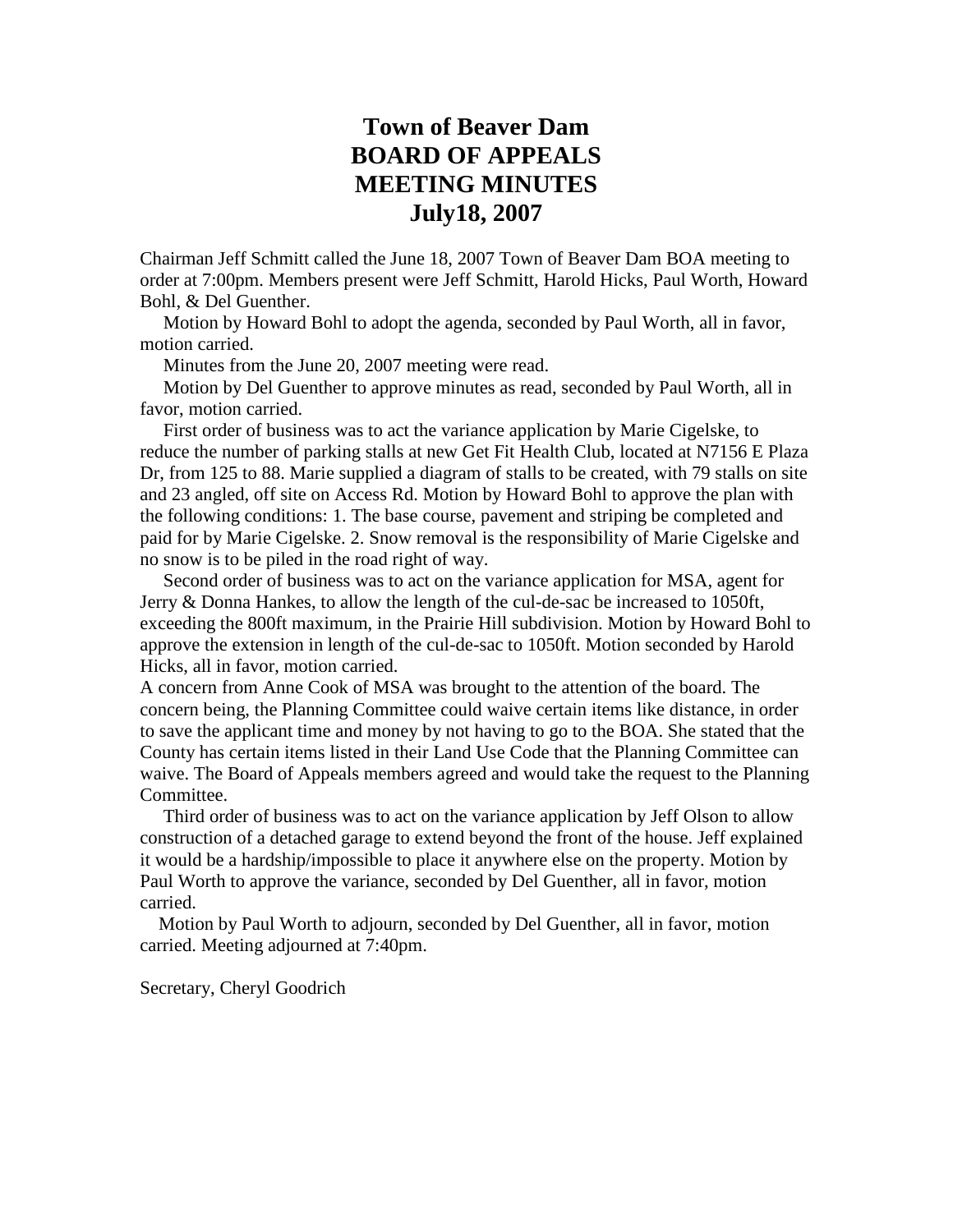## **Town of Beaver Dam BOARD OF APPEALS MEETING MINUTES August 22, 2007**

Chairman Jeff Schmitt called the August 22, 2007 Town of Beaver Dam BOA meeting to order at 7:10pm. Members present were Jeff Schmitt, Harold Hicks, Paul Worth, Howard Bohl, & Del Guenther.

Minutes from the July18, 2007 meeting were read.

 Motion by Del Guenther to approve minutes as read, seconded by Harold Hicks, all in favor, motion carried.

 First order of business was to act the variance application Landmark Services Cooperative, agent for Neal Stippich, for a variance to allow a 30,000 gal propane fuel storage tank in an A-2 zoning district, located at N6008 Cty Rd G.

Charlie Hallquist, distribution manager for Landmark Services, explained it would be a refueling depot, a site plan will be submitted to the state, there would be approx 20 transfers per year, the tank sits on cement pillars, and chain link fencing would be around the valves.

Earl Voigt stated A-1 zoning has permitted industrial uses, but not commercial. Howard Bohl said the board would be setting a precedence for commercial industry. After more discussion, A motion by Paul Worth to deny the application. Motion seconded by Harold Hicks. Those in favor, Jeff Schmitt, Harold Hicks, Paul Worth, Del Guenther, Howard Bohl abstain, due to being a member of the Dodge County Coop. Motion carried.

 Motion by Del Guenther to adjourn, seconded by Harold Hicks, all in favor, motion carried. Meeting adjourned at 7:45pm.

Secretary, Cheryl Goodrich